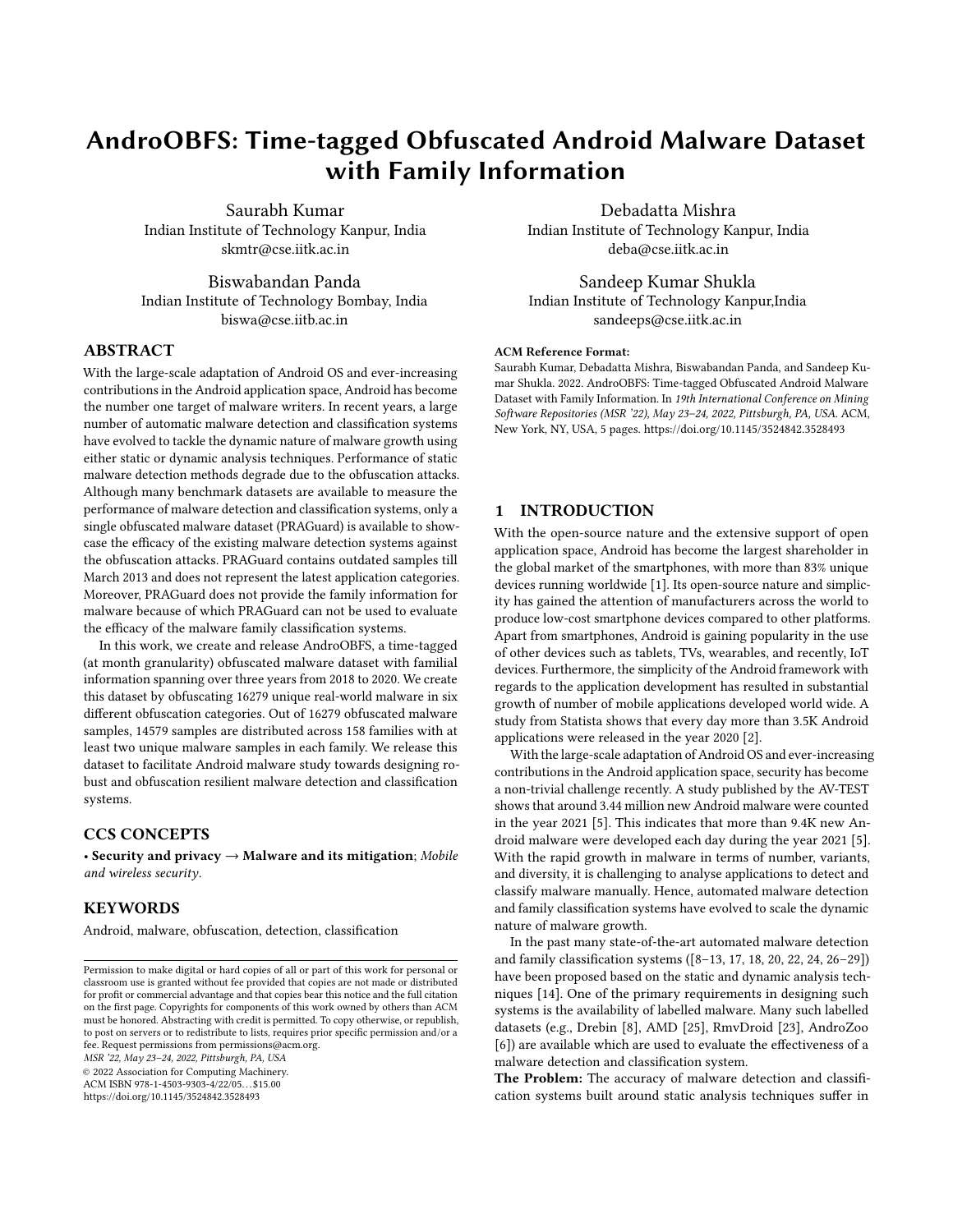<span id="page-1-0"></span>Table 1: Data source and year-wise statistics of malware.

| Source             | Year | #Samples |       |                  |
|--------------------|------|----------|-------|------------------|
|                    |      | Non-obfs | Obfs  | Obfs (#Family>2) |
| AndroZoo [6] &     | 2018 | 9565     | 6525  | 5794 (136)       |
| VirusShare.com [3] | 2019 | 9090     | 8313  | 7505 (94)        |
| AndroZoo           | 2020 | 1724     | 1441  | 1280(44)         |
| Total              |      | 20379    | 16279 | 14579 (158)      |

the presence of obfuscated applications. Evaluation of the detection/classification systems against possible obfuscation attacks requires up-to-date obfuscated datasets. The static analysis-based systems either use the PRAGuard [\[16\]](#page-4-18) dataset or create a new dataset to evaluate the effectiveness against obfuscation attacks that have the following implications.

(i) Most malware detectors like DroidSieve [\[20\]](#page-4-8) use the PRAGuard dataset to evaluate their efficiency against obfuscated malware. PRAGuard dataset contains malware till March 2013. These samples are outdated and do not represent the current state of applications. Furthermore, the author has stopped the release of the PRAGuard dataset from April 2021 due to maintenance reasons.

(ii) Malware family information is not present, or the representative sample size is small in the available PRAGuard dataset. Due to this limitation, existing malware family identification techniques [\[8,](#page-4-4) [10,](#page-4-19) [13,](#page-4-5) [20,](#page-4-8) [22\]](#page-4-9) do not evaluate their solution against the obfuscated attacks.

(iii) Most malware detectors [\[12,](#page-4-20) [21\]](#page-4-21) create new obfuscated samples to demonstrate their sustainability against possible obfuscation attacks. Generally, these self-created datasets are not publicly available, which hampers the reproducibility of results, a crucial aspect of progress in any research domain.

(iv) During the evaluation, a detection system must be evaluated against samples born after the training data samples. However, the existing datasets do not contain date-time (birth) information about the malware sample on which it appears in the Android application space. A time-tagged dataset may help to choose testing samples appropriately to showcase the efficiency of the detection system in the real scenarios.

Our goal: We believe a timestamped obfuscated Android malware dataset representing current state of Android applications and family information will benefit the malware research community. Our dataset will help to develop efficient malware detection and classification tools, and evaluate the performance of different detection techniques to scale the dynamic nature of malware growth.

Our approach: We create and release a time-tagged (at the granularity of month) obfuscated malware dataset with 16279 unique real-world malware in six different categories along with family names. The dataset spans over three years, from 2018 to 2020. 14579 obfuscated malware samples out of 16279 are distributed across 158 families. To create this dataset, we use the following strategy:

(i) We collect real-world malware samples and separate them by year, quarter, and month. We exclude all malware whose detection count on VirusTotal [\[4\]](#page-4-22) is less than 10.

(ii) We label all malware with their family name with the help of VirusTotal report and AVclass [\[19\]](#page-4-23) tool.

(iii) We obfuscate all the malware with six different categories using the Obfuscapk [\[7\]](#page-4-24) tool.

We store all the information related to obfuscated malware with family in two CSV files; one CSV file corresponds to 16279 samples

<span id="page-1-1"></span>Table 2: Obfuscators implemented in Obfuscapk[\[7\]](#page-4-24) tool.

| Category   | <b>Obfuscators</b>                                                    |
|------------|-----------------------------------------------------------------------|
| trivial    | Randomize manifest file, rebuild, new alignment, re-signing           |
| renaming   | Renaming the class, fields and methods                                |
| encryption | Encryption of library, resource strings, assets, and constant strings |
| reflection | Invoke user defined and framework APIs using the reflection APIs      |
|            | Junk code insertion, instruction re-ordering, calls redirection,      |
| code       | removing debug data, insertion of goto instruction, adding new        |
|            | method by exploiting method overloading.                              |

and the other for 14579 familial malware samples. The AndroOBFS dataset along with both the CSV files are available at the web link [https://www.doi.org/10.21227/9ptx-5d17.](https://www.doi.org/10.21227/9ptx-5d17)

# 2 DATA COLLECTION AND DATASET **CREATION**

In this section, we describe the source of non-obfuscated malware, tools used to create the dataset, and the process of creating the obfuscated dataset.

#### 2.1 Data Source

For this work, non-obfuscated malware samples were collected from two sources—(i) AndroZoo [\[6\]](#page-4-16) Project, and (ii) VirusShare.com [\[3\]](#page-4-17), spanning over three years from 2018 to 2020. Samples for the year 2020 were collected only from the AndroZoo project. All these samples were examined through VirusTotal [\[4\]](#page-4-22) to ensure that they were malware. We eliminated all the samples flagged as malware by less than 10 antivirus (AV) engines at VirusTotal. In total, we obtained 20379 unique non-obfuscated real-world malware samples. Column name "Non-obfs" of Table [1](#page-1-0) shows year-wise statistics of non-obfuscated malware.

## 2.2 Tools Used

We utilized two tools to produce an obfuscated malware dataset annotated with their respective family names— $(i)$  AVclass [\[19\]](#page-4-23) and (ii) Obfuscapk [\[7\]](#page-4-24). The following is a description of these tools:

AVclass [\[19\]](#page-4-23) is a tool for labeling the malware with their family name. It operates on the AV labels for a large number of malware samples, e.g., VirusTotal JSON reports, and outputs the family name of each sample from the AV labels. Please refer to the paper [\[19\]](#page-4-23) for more details about the AVclass.

Obfuscapk [\[7\]](#page-4-24) is an open-source black-box obfuscation tool for Android applications. In Obfuscapk, obfuscation techniques are classified into five categories. The possible obfuscators implemented in different obfuscation category of Obfuscapk are shown in Table [2.](#page-1-1) Please refer to the paper [\[7\]](#page-4-24) for more details about the Obfuscapk.

#### 2.3 Dataset Creation Process

We used four steps to create obfuscated dataset with familial information as explained below.

(i) Data Collection: We obtained non-obfuscated malware samples through the AndroZoo project and VirusShare.com. After collecting samples, we eliminated samples that were detected by less than 10 AV engines at VirusTotal, leaving 20379 unique non-obfuscated samples.

(ii) Separating in Time-tagged Structure: We separated each malware sample depending on the year, quarter, and month by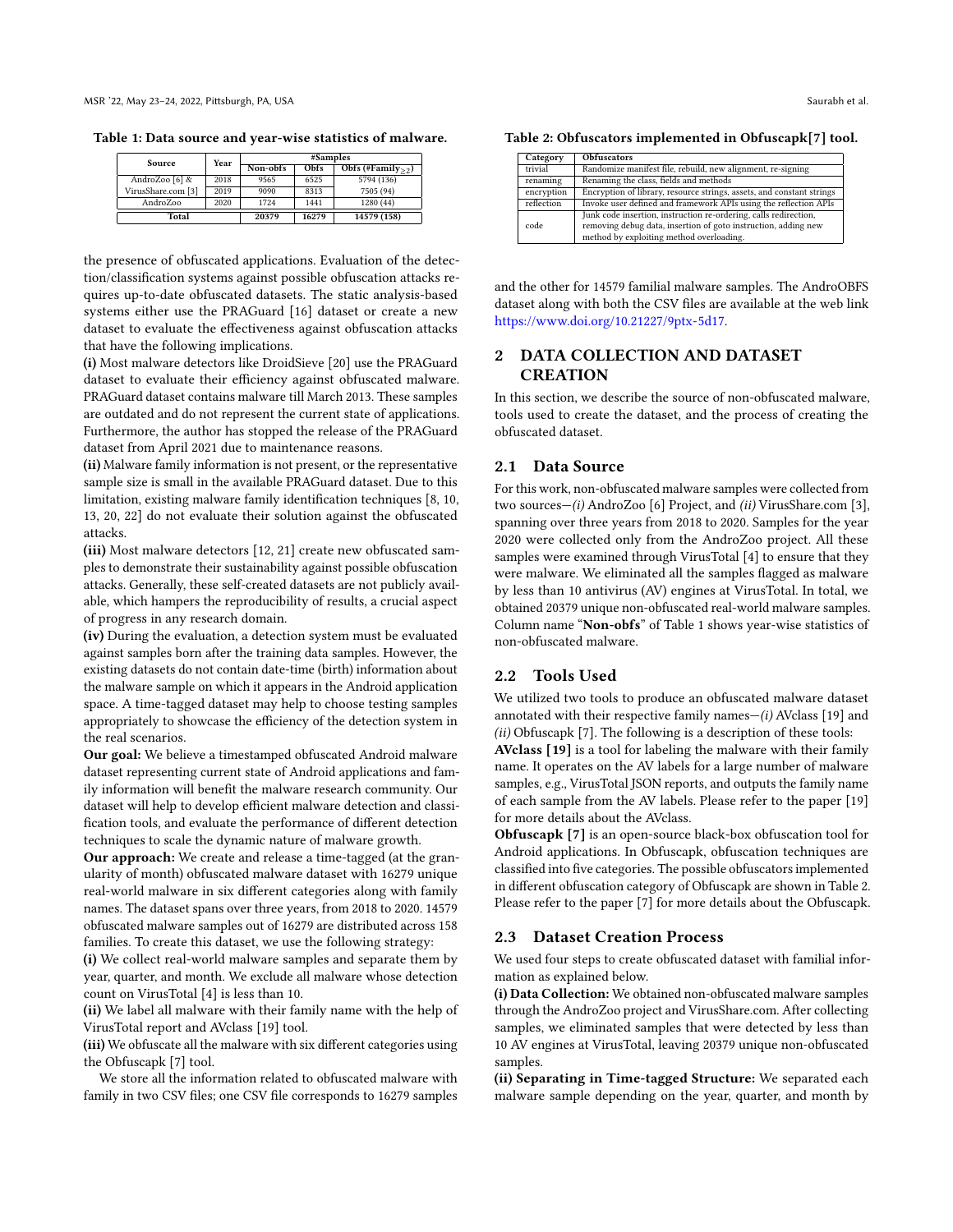<span id="page-2-0"></span>AndroOBFS: Time-tagged Obfuscated Android Malware Dataset with Family Information MSR '22, May 23-24, 2022, Pittsburgh, PA, USA



Figure 1: Distribution of malware samples across obfuscation categories [tri: trivial, ren: renaming, enc: encryption, ref: reflection].

<span id="page-2-1"></span>

Figure 2: Quarter-wise distribution of malware samples spanning over three years (2018 to 2020).

looking at the last modification date of Dex file. The malware's time of birth was determined by the Dex file modification date.

(iii) Labeling with Family Information: After separating malware into the time-tagged structure, we looked for the family name of each malware sample. To determine the family name, we first obtained the VirusTotal JSON reports by sending the SHA-256 hash of each sample to VirusTotal. After getting the VirusTotal reports, we passed these reports to the AVclass tool to assign family names to each sample and store them in CSV files.

(iv) Obfuscating Malware Samples: Finally, using the Obfuscapk tool, every non-obfuscated malware sample was obfuscated month-by-month for each year (i.e., 2018, 2019, and 2020) in six different categories. The first five categories are the same as offered by Obfuscapk (see Table [2\)](#page-1-1), while the sixth category includes a combination of two or more obfuscation techniques (referred to as mix). The Obfuscapk tool failed for several malware samples due to the application complexity during the obfuscation process. As a result, we correctly acquired 16279 unique obfuscated samples from 20379 non-obfuscated samples. The column name "Obfs" of Table [1](#page-1-0) shows year-wise statistics of obfuscated malware, including families with at least one sample. However, after removing all malware families containing a single sample, we were left with 14579 unique obfuscated malware samples distributed across 158 families. The column name "Obfs (#Family>2)" of Table [1](#page-1-0) shows year-wise statistics of obfuscated malware where each malware family contains at least two unique samples. **Figure 1. Distribution of each malware samples areas of materials.** The example is a strong of the distribution of malware and male the distribution of malware and malware is a structure of the distribution of malware is

## 3 OVERVIEW OF DATASET

In this section, we provide an overview of AndroOBFS dataset along

<span id="page-2-2"></span>

Figure 3: Distribution of top 15 families in familial AndroOBFS.

#### 3.1 Overview

Table [1](#page-1-0) shows the year-wise statistics of AndroOBFS dataset. We have created this dataset by obfuscating 16279 unique real-word malware in six different obfuscation categories that have been flagged as malware by at least 10 antivirus engines of VirusTotal. To obfuscate malware, we have used Obfuscapk Tool. Furthermore, for the familial obfuscated malware dataset, we had only considered those families with at least two unique samples. After that, we were left with 14579 unique obfuscated malware with family information tagged with their time of birth. We release the entire dataset including all time-tagged samples and samples with family information at the web link [https://www.doi.org/10.21227/9ptx-5d17.](https://www.doi.org/10.21227/9ptx-5d17)

#### 3.2 Malware Distribution

We show the malware distribution in AndroOBFS dataset by considering the entire set of obfuscated samples, i.e., 16279 unique real-word malware sample.

<span id="page-2-3"></span>3.2.1 Distribution Across Obfuscation Categories. Figure [1](#page-2-0) shows the distribution of malware samples under six different obfuscation categories—(i) trivial (tri), (ii) renaming (ren), (iii) encryption (enc), (iv) reflection (ref), (v) code, and (vi) mix (a mix of two or more obfuscation method from (i) to (v)). In our dataset, ∼50% of samples fall under code obfuscation as code obfuscation techniques are widely used by malware authors to bypass the static analysis process. We give second priority to encryption where ∼23% malware are encrypted.

<span id="page-2-4"></span>3.2.2 Time-tagged Distribution. A time-tagged dataset should contain enough samples to perform a longitudinal study to understand the attack scenarios and the effectiveness of counter measures used by any security system. Figure [2](#page-2-1) shows that AndroOBFS contain enough samples for each quarter spanning over three years from 2018 to 2020. The portion of samples for 2020 however is small but sufficient to perform a longitudinal study. In future, we will add more samples for the year 2020 when we collect new malware samples of that year.

#### 3.3 Distribution of Malware Families

One of our aim is to create familial obfuscated malware samples. Hence, we show the distribution of malware families by using 14579 unique samples distributed across 158 families.

3.3.1 Malware Families Distribution. Malware in AndroOBFS are distributed among 158 different families having at least two or more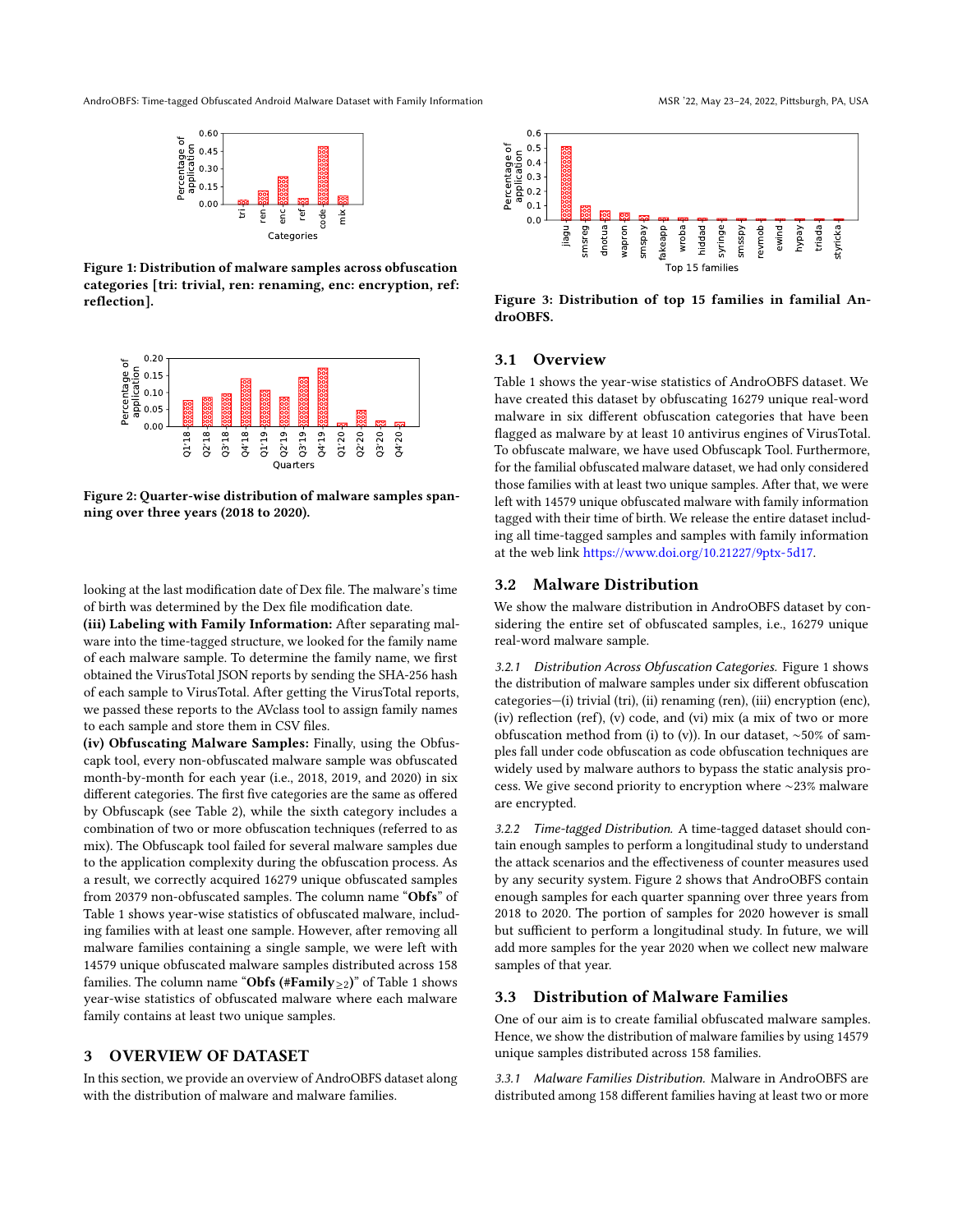<span id="page-3-0"></span>

Figure 4: Number of unique families across six different obfuscation categories.

<span id="page-3-1"></span>

Figure 5: Quarter-wise number of families spanning over three years (2018 to 2020).

unique samples. Out of 158 families, we show the distribution of the top 15 malware families in Figure [3.](#page-2-2) The jiagu family alone holds more than 51% of the entire familial obfuscated dataset, while the share of top 5 families (i.e., jiagu, smsreg:∼9.9%, dnotua:∼6.4%, wapron:∼5%, and smspay:∼3%) in the AndroOBFS dataset is ∼75%. Out of 158 families, 146 families individually holds less than 1% samples of AndroOBFS.

3.3.2 Number of Families Across Obfuscation Categories. We have shown the distribution of malware samples into families. Our dataset contains obfuscated samples in six different categories. Figure [4](#page-3-0) shows the number of unique malware families with different obfuscation techniques. Similar to malware distribution across categories (see Section [3.2.1\)](#page-2-3), the highest number of families are represented by the code obfuscation method, followed by the encryption method. The code obfuscated and encrypted malware samples are distributed across 146 and 118 families, respectively.

3.3.3 Number of Families in Time-tagged Familial Dataset. We further categorize quarter-wise distribution of malware samples into families for years 2018, 2019, and 2020, as shown in Figure [5.](#page-3-1) Similar to the time-tagged malware distribution, our familial dataset also contains enough families for every quarter. A sufficient number of malware families will help to evaluate the family classification system against obfuscation attacks.

### 4 USAGE SCENARIO

In this section, first, we describe the prior work that utilizes the part of this dataset, followed by the future usage scenario of the entire dataset.

#### 4.1 Prior Usage

To enable on-device Android malware detection, we have proposed DeepDetect [\[12\]](#page-4-20). DeepDetect is a practical on-device malware detector that employs a machine learning algorithm on static features, which consumes significantly less processing time and device energy. To study the resiliency of DeepDetect against the possible obfuscation attacks, we have used 4993 obfuscated malware samples from the AndroOBFS dataset for the year 2019. Other than this work, we have not used this dataset in the past.

# 4.2 Future Usage

We believe our dataset can be utilized in the following scenarios: (i) Robust Malware Detection and Classification: As described earlier, most malware detectors use the PRAGuard dataset to study the robustness of their technique against the obfuscated malware. PRAGuard is outdated and does not represent the latest applications in use. Also, the existing family classification models have never been evaluated against the possible obfuscation attacks due to the non-availability of obfuscated familial malware samples. Hence, AndroOBFS will help in designing robust and obfuscation resilient malware detection and classification systems.

(ii) Studying the Efficacy of Existing Analysis System: The efficacy of existing detection systems have been evaluated on outdated obfuscated datasets. The impact of the current application design approaches along with obfuscation is unknown on the existing malware detection solutions. Hence, our dataset can be utilized to study the efficacy of existing malware detection and family classification system against the current state of Android applications and obfuscation methods.

(iii) Temporal Study: This study is important to understand how long a security system can work without requiring an update. Existing malware detection and classification systems have performed a temporal study on the non-obfuscated datasets. However, none of the existing solutions have opted for temporal study against the obfuscation attacks due to the non-availability of time-tagged obfuscated samples. Therefore, AndroOBFS dataset will enable temporal study against possible obfuscation attacks.

## 5 LIMITATIONS

The time-tagged obfuscated dataset released as part of this work faces several limitations which can be improved further, as discussed below:

(i) Our dataset enables temporal study by providing a dataset tagged with time till the granularity of months. We use Dex file modification time to separate malware in timeline order. Release time inconsistency may threaten our dataset where the malware author intentionally alters the Dex modification date. Our dataset can be further improved by using the MoonlightBox [\[15\]](#page-4-25) tool which analyses API release history to overcome this limitation.

(ii) As mentioned in Section [3.2.2,](#page-2-4) the year 2020 contains fewer samples, resulting in no obfuscated malware sample under a specific obfuscation method. For example, in February 2020, we did not have any obfuscated samples under the mix category and had only one sample under the reflection category. However, this limitation is easily addressable depending on the availability of new malware samples.

(iii) Our familial dataset contains malware families with at least two unique samples. Therefore, some malware families do not hold obfuscated samples in all categories. However, it can be further